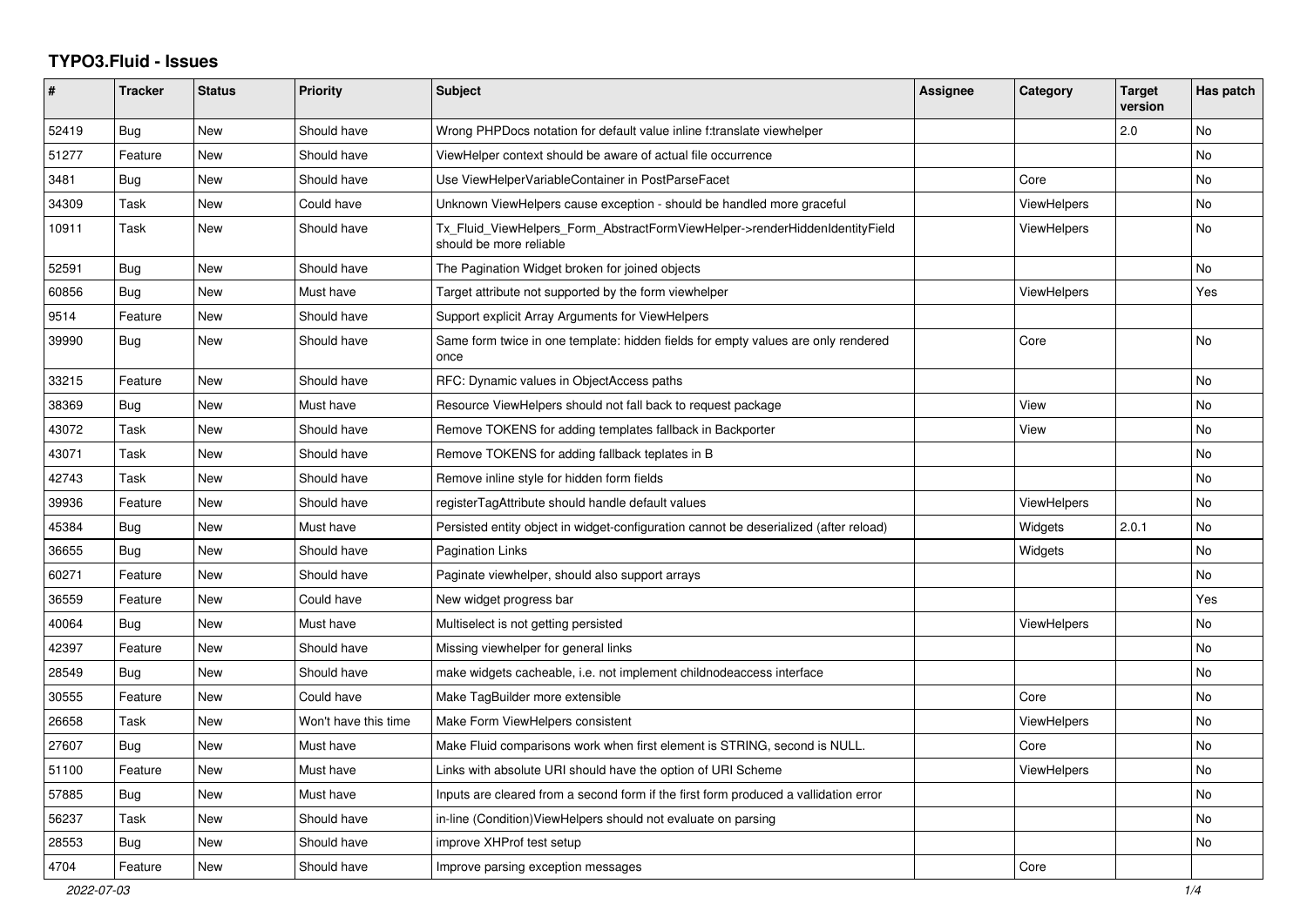| $\sharp$ | <b>Tracker</b> | <b>Status</b> | <b>Priority</b>      | Subject                                                                                                     | <b>Assignee</b>  | Category    | <b>Target</b><br>version | Has patch |
|----------|----------------|---------------|----------------------|-------------------------------------------------------------------------------------------------------------|------------------|-------------|--------------------------|-----------|
| 32035    | Task           | New           | Should have          | Improve fluid error messages                                                                                |                  | Core        |                          | Yes       |
| 45394    | Task           | New           | Should have          | Forwardport Unit test for standalone view                                                                   |                  | View        |                          | No        |
| 47669    | Task           | New           | Should have          | FormViewHelper does not define the default request method                                                   |                  |             |                          | No        |
| 58983    | Bug            | New           | Should have          | format.date does not respect linebreaks and throws exception                                                |                  |             |                          | No        |
| 8648     | Bug            | New           | Should have          | format.crop ViewHelper should support all features of the crop stdWrap function                             |                  | ViewHelpers |                          | No        |
| 49038    | Bug            | New           | Must have            | form.select does not select the first item if prependOptionValue is used                                    |                  |             |                          | <b>No</b> |
| 10472    | Feature        | New           | Could have           | Fluid Standalone distribution                                                                               |                  | Core        |                          | No        |
| 37619    | Bug            | <b>New</b>    | Should have          | Fatal Error when using variable in name attribute of Section ViewHelper                                     |                  | ViewHelpers |                          | No        |
| 31955    | Feature        | New           | Should have          | f:uri.widget                                                                                                |                  | Widgets     |                          | No        |
| 58921    | Bug            | New           | Should have          | f:form.* VHs crash if NOT inside f:form but followed by f:form                                              |                  |             |                          | No        |
| 49600    | Bug            | New           | Should have          | f:form tag shown as a HTML on frontend                                                                      |                  | ViewHelpers |                          | No        |
| 62346    | Feature        | New           | Could have           | f:comment should have high precende                                                                         |                  | Core        | 3.x                      | No        |
| 45153    | Feature        | New           | Should have          | f:be.menus.actionMenuItem - Detection of the current select option is insufficient                          |                  |             |                          | No        |
| 13045    | Bug            | New           | Should have          | Entity decode of strings are different between if-conditions and output of variable                         |                  |             |                          |           |
| 1907     | Feature        | New           | Could have           | Default values for view helpers based on context                                                            |                  | Core        |                          |           |
| 54284    | Bug            | New           | Should have          | Default Option for Switch/Case VH                                                                           |                  | ViewHelpers |                          | No        |
| 30937    | Bug            | New           | Should have          | CropViewHelper stringToTruncate can't be supplied so it can't be easily extended                            |                  | ViewHelpers |                          | Yes       |
| 7608     | Feature        | New           | Could have           | Configurable shorthand/object accessor delimiters                                                           |                  | Core        |                          | Yes       |
| 26664    | Task           | <b>New</b>    | Won't have this time | Clean up Form ViewHelpers                                                                                   |                  | ViewHelpers |                          | No        |
| 38130    | Feature        | New           | Should have          | Checkboxes and multiple select fields should have an assignable default value                               |                  |             |                          | No        |
| 60181    | Feature        | New           | Could have           | Caching mechanism for Fluid Views/Templates                                                                 |                  | View        |                          | No        |
| 9950     | Task           | New           | Should have          | Binding to nested arrays impossible for form-elements                                                       |                  | ViewHelpers |                          |           |
| 46545    | Feature        | New           | Should have          | Better support for arrays in options of SelectViewHelper                                                    |                  |             |                          | No        |
| 48355    | Feature        | New           | Could have           | Assign output of viewhelper to template variable for further processing.                                    |                  |             |                          |           |
| 36410    | Feature        | New           | Should have          | Allow templates to send arguments back to layout                                                            |                  | ViewHelpers |                          | No        |
| 40081    | Feature        | New           | Should have          | Allow assigned variables as keys in arrays                                                                  |                  |             |                          | <b>No</b> |
| 60003    | Feature        | New           | Should have          | Add required-Attribute to f:form.password                                                                   |                  | ViewHelpers |                          | No        |
| 28552    | <b>Bug</b>     | New           | Should have          | (v5) write ViewHelper test for compiled run; adjust functional test to do two passes<br>(uncached & cached) |                  |             |                          | No        |
| 28550    | <b>Bug</b>     | New           | Should have          | (v4) make widgets cacheable, i.e. not implement childnodeaccess interface                                   |                  |             |                          | No        |
| 28554    | Bug            | New           | Should have          | (v4) implement feature flag to disable caching                                                              |                  |             |                          | No        |
| 54195    | Task           | New           | Should have          | Rename and move FormViewHelper's errorClass value, currently 'f3-form-error'                                | Adrian Föder     | ViewHelpers |                          | No        |
| 3725     | Feature        | New           | Could have           | CSS Engine                                                                                                  | Christian Müller | ViewHelpers |                          | No        |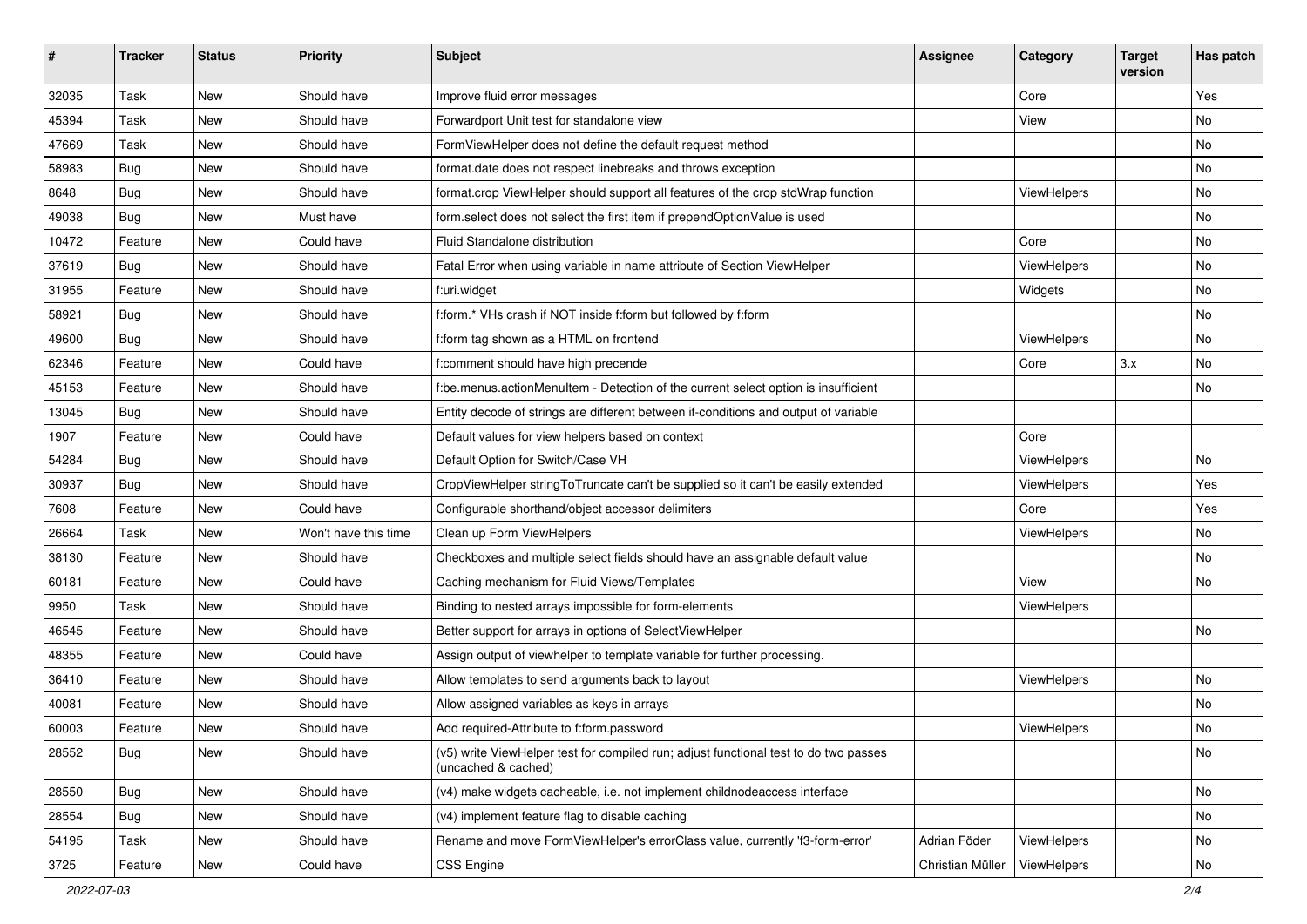| ∦     | <b>Tracker</b> | <b>Status</b>            | <b>Priority</b> | <b>Subject</b>                                                                                | <b>Assignee</b>              | Category           | <b>Target</b><br>version | Has patch |
|-------|----------------|--------------------------|-----------------|-----------------------------------------------------------------------------------------------|------------------------------|--------------------|--------------------------|-----------|
| 37095 | Feature        | New                      | Should have     | It should be possible to set a different template on a Fluid TemplateView inside an<br>action | Christopher<br><b>Hlubek</b> |                    |                          | No        |
| 33551 | Bug            | New                      | Must have       | View helper values break out of a partial scope                                               | Sebastian<br>Kurfuerst       | Core               |                          | No        |
| 12863 | <b>Bug</b>     | New                      | Should have     | Attributes of a viewhelper can't contain a '-'                                                | Sebastian<br>Kurfuerst       | Core               |                          | No        |
| 5933  | Feature        | Accepted                 | Should have     | Optional section rendering                                                                    | Sebastian<br>Kurfuerst       | <b>ViewHelpers</b> |                          | <b>No</b> |
| 9005  | Feature        | Accepted                 | Could have      | Fluid Template Analyzer (FTA)                                                                 | Sebastian<br>Kurfuerst       |                    |                          |           |
| 28551 | <b>Bug</b>     | Accepted                 | Should have     | (v4) backport VHTest                                                                          | Sebastian<br>Kurfuerst       |                    |                          | <b>No</b> |
| 46091 | Task           | Needs<br>Feedback        | Should have     | Show source file name and position on exceptions during parsing                               |                              |                    |                          | <b>No</b> |
| 8989  | Feature        | Needs<br>Feedback        | Could have      | Search path for fluid template files                                                          |                              | View               |                          | No        |
| 46289 | <b>Bug</b>     | Needs<br>Feedback        | Should have     | Enable Escaping Interceptor in XML request format                                             |                              | View               | 2.0.1                    | No        |
| 45345 | Feature        | Needs<br>Feedback        | Should have     | Easy to use comments for fluid that won't show in output                                      |                              |                    |                          |           |
| 3291  | Feature        | Needs<br>Feedback        | Should have     | Cacheable viewhelpers                                                                         |                              |                    |                          | No        |
| 58862 | <b>Bug</b>     | <b>Needs</b><br>Feedback | Should have     | FormViewHelper doesn't accept NULL as value for \$arguments                                   | Bastian<br>Waidelich         | ViewHelpers        |                          | Yes       |
| 33628 | <b>Bug</b>     | <b>Needs</b><br>Feedback | Must have       | Multicheckboxes (multiselect) for Collections don't work                                      | Christian Müller             | ViewHelpers        |                          | <b>No</b> |
| 8491  | Task           | Needs<br>Feedback        | Should have     | link.action and uri.action differ in absolute argument                                        | Karsten<br>Dambekalns        | ViewHelpers        |                          | <b>No</b> |
| 36662 | <b>Bug</b>     | <b>Needs</b><br>Feedback | Should have     | Checked state isn't always correct when property is collection                                | Kevin Ulrich<br>Moschallski  | ViewHelpers        | 1.1.1                    | No        |
| 33394 | Feature        | Needs<br>Feedback        | Should have     | Logical expression parser for BooleanNode                                                     | <b>Tobias Liebig</b>         | Core               |                          | No        |
| 50888 | Bug            | <b>Under Review</b>      | Should have     | WSOD by changing name of section and if Fluid caches are generated                            |                              |                    |                          | <b>No</b> |
| 47006 | <b>Bug</b>     | <b>Under Review</b>      | Should have     | widget identifier are not unique                                                              |                              |                    |                          | No        |
| 44234 | <b>Bug</b>     | <b>Under Review</b>      | Should have     | selectViewHelper's sorting does not respect locale collation                                  |                              | ViewHelpers        | 2.1                      | No        |
| 65424 | <b>Bug</b>     | <b>Under Review</b>      | Should have     | SelectViewHelper must respect option(Value Label)Field for arrays                             |                              | ViewHelpers        |                          | No        |
| 49756 | Feature        | <b>Under Review</b>      | Should have     | Select values by array key in checkbox viewhelper                                             |                              |                    |                          | No        |
| 34682 | Bug            | <b>Under Review</b>      | Should have     | Radio Button missing checked on validation error                                              |                              | ViewHelpers        |                          | No        |